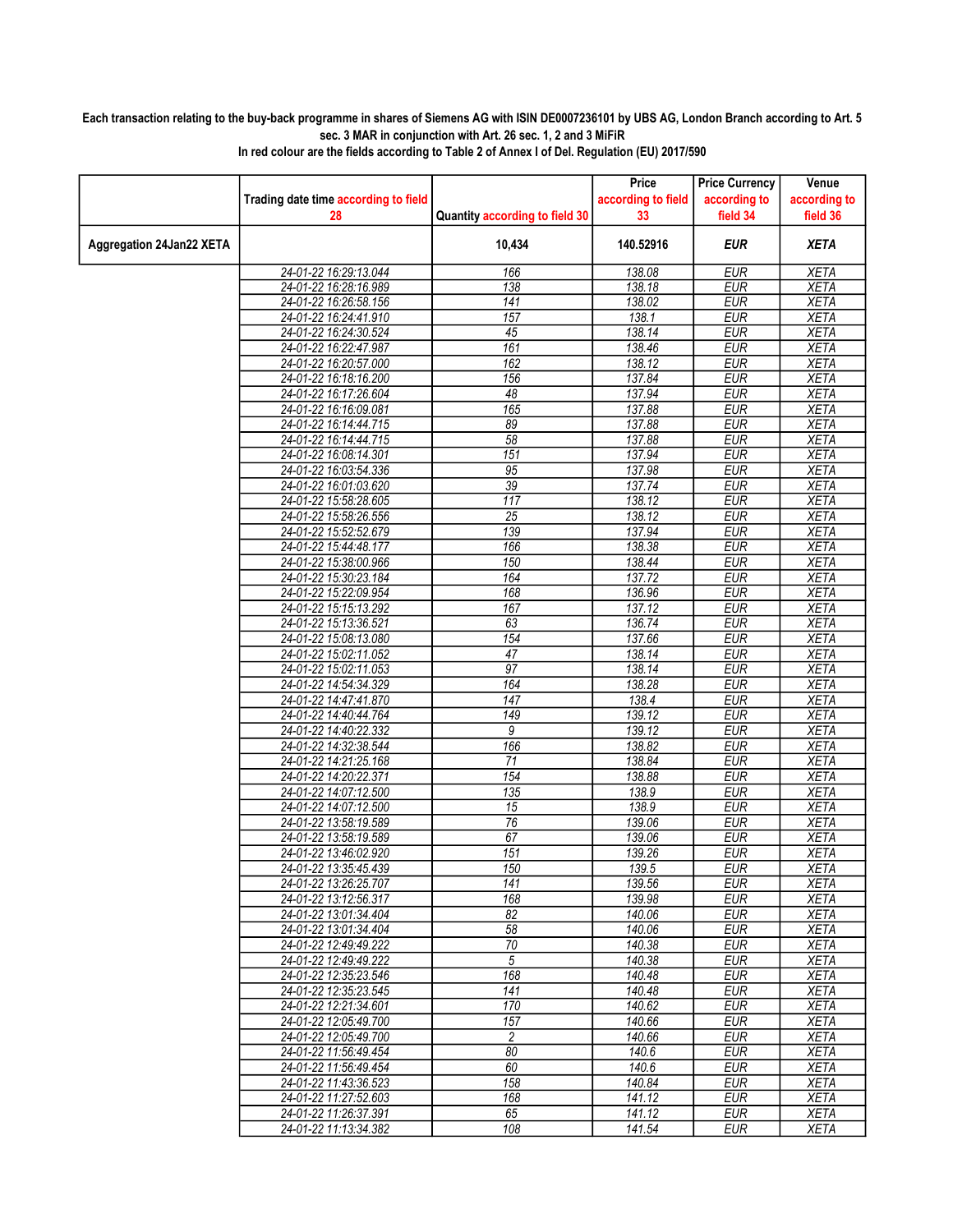| 24-01-22 11:13:34.382 | 64               | 141.54             | <b>EUR</b> | <b>XETA</b> |
|-----------------------|------------------|--------------------|------------|-------------|
| 24-01-22 11:00:02.452 | $\overline{153}$ | 141.84             | <b>EUR</b> | <b>XETA</b> |
| 24-01-22 10:46:21.090 | 136              | 141.82             | <b>EUR</b> | <b>XETA</b> |
| 24-01-22 10:46:21.089 | 23               | 141.82             | <b>EUR</b> | <b>XETA</b> |
| 24-01-22 10:34:44.562 | 73               | 142.4              | <b>EUR</b> | <b>XETA</b> |
| 24-01-22 10:34:44.172 | 70               | 142.4              | <b>EUR</b> | <b>XETA</b> |
| 24-01-22 10:24:19.679 | 40               | 142.38             | <b>EUR</b> | <b>XETA</b> |
| 24-01-22 10:24:19.679 | 106              | 142.38             | <b>EUR</b> | <b>XETA</b> |
| 24-01-22 10:13:32.011 | 16               | 142.58             | <b>EUR</b> | <b>XETA</b> |
| 24-01-22 10:13:32.011 | 139              | 142.58             | <b>EUR</b> | <b>XETA</b> |
| 24-01-22 10:08:18.876 | 69               | $\overline{142.5}$ | <b>EUR</b> | <b>XETA</b> |
| 24-01-22 10:02:14.013 | 135              | 143.04             | <b>EUR</b> | <b>XETA</b> |
| 24-01-22 10:02:14.013 | 36               | 143.04             | <b>EUR</b> | <b>XETA</b> |
| 24-01-22 09:59:41.400 | 53               | 143.18             | <b>EUR</b> | <b>XETA</b> |
| 24-01-22 09:50:10.246 | 163              | 143.04             | <b>EUR</b> | <b>XETA</b> |
| 24-01-22 09:42:04.313 | 102              | 143.04             | <b>EUR</b> | <b>XETA</b> |
| 24-01-22 09:42:04.311 | 38               | 143.04             | <b>EUR</b> | <b>XETA</b> |
| 24-01-22 09:32:35.775 | 154              | 143.04             | <b>EUR</b> | <b>XETA</b> |
| 24-01-22 09:24:49.187 | 158              | 142.44             | <b>EUR</b> | <b>XETA</b> |
| 24-01-22 09:24:49.187 | 1                | 142.44             | <b>EUR</b> | <b>XETA</b> |
| 24-01-22 09:15:10.909 | 155              | 143.04             | <b>EUR</b> | <b>XETA</b> |
| 24-01-22 09:08:56.374 | 142              | 143.08             | <b>EUR</b> | <b>XETA</b> |
| 24-01-22 08:59:37.227 | 169              | 143.24             | <b>EUR</b> | <b>XETA</b> |
| 24-01-22 08:58:44.835 | 70               | 143.34             | <b>EUR</b> | <b>XETA</b> |
| 24-01-22 08:56:52.430 | 36               | 143.32             | <b>EUR</b> | <b>XETA</b> |
| 24-01-22 08:56:52.430 | 125              | 143.32             | <b>EUR</b> | <b>XETA</b> |
| 24-01-22 08:51:43.934 | 64               | 143.82             | <b>EUR</b> | <b>XETA</b> |
| 24-01-22 08:51:43.927 | 34               | 143.82             | <b>EUR</b> | <b>XETA</b> |
| 24-01-22 08:51:43.927 | 52               | 143.82             | <b>EUR</b> | <b>XETA</b> |
| 24-01-22 08:45:57.487 | 134              | 143.9              | <b>EUR</b> | <b>XETA</b> |
| 24-01-22 08:45:57.487 | 13               | 143.9              | <b>EUR</b> | <b>XETA</b> |
| 24-01-22 08:40:15.475 | 147              | 144.12             | <b>EUR</b> | <b>XETA</b> |
| 24-01-22 08:35:03.672 | 154              | 144.26             | <b>EUR</b> | <b>XETA</b> |
| 24-01-22 08:30:51.716 | 166              | 144.48             | <b>EUR</b> | <b>XETA</b> |
| 24-01-22 08:25:50.330 | 171              | 144.12             | <b>EUR</b> | <b>XETA</b> |
| 24-01-22 08:21:59.024 | 140              | 144.38             | <b>EUR</b> | <b>XETA</b> |
| 24-01-22 08:18:45.656 | 153              | 144.18             | <b>EUR</b> | <b>XETA</b> |
| 24-01-22 08:15:47.737 | 147              | 144.3              | <b>EUR</b> | <b>XETA</b> |
| 24-01-22 08:05:20.118 | 150              | 143.36             | <b>EUR</b> | <b>XETA</b> |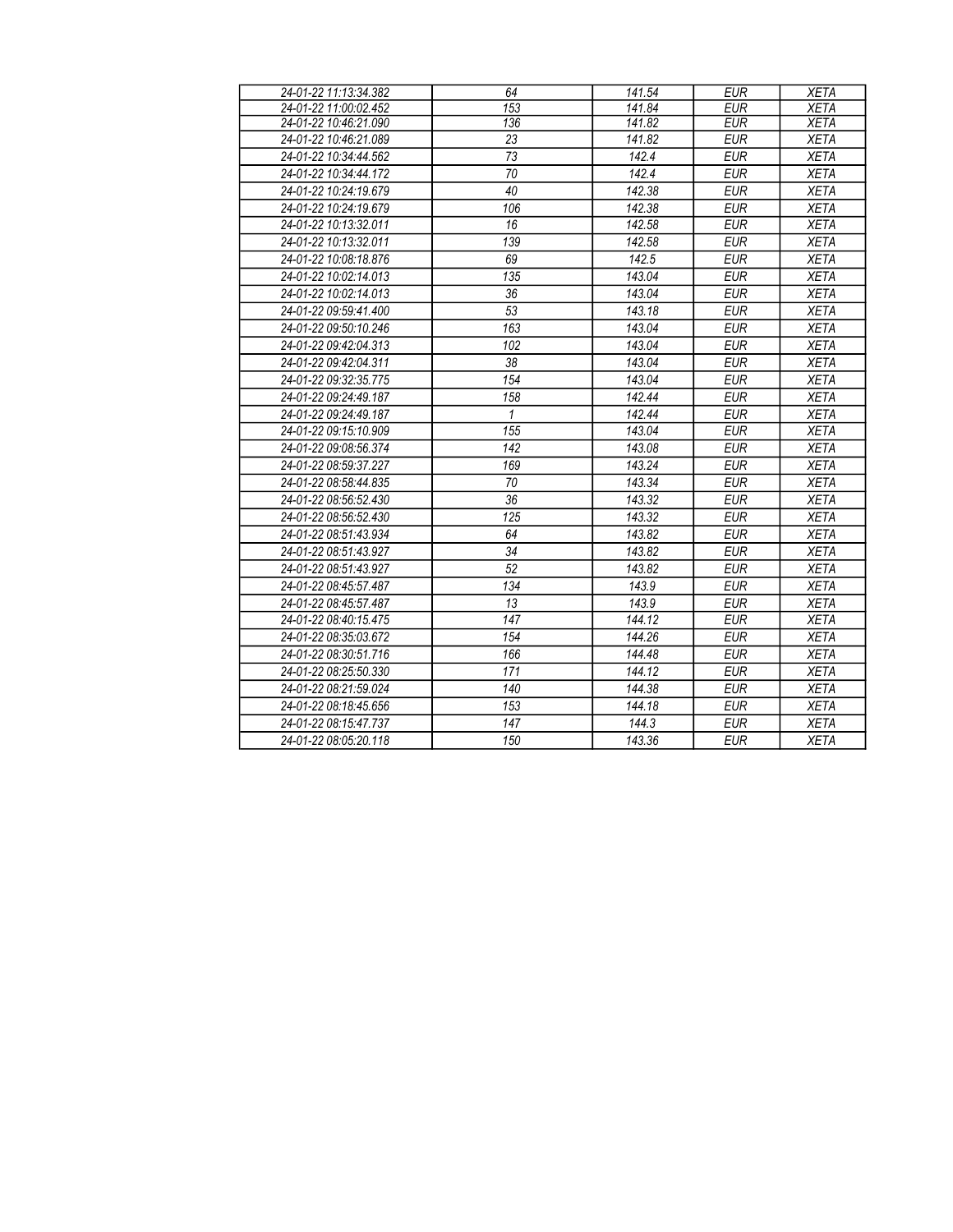## Each order relating to the buy-back programme above according to Art. 5 sec. 3 MAR in conjunction with Art. 25 sec. 1 and 2 MiFiR

In red colour are the fields according to Table 2 of the Annex of Del. Regulation (EU) 2017/580; alternatively you may report the

| Date and Time according to field 9 | <b>Segment MIC code</b><br>according to field 16 | <b>Transaction price</b><br>according to field 28 | <b>Price currency according</b><br>to field 29 | <b>Buy-sell indicator</b><br>according to field 32 |
|------------------------------------|--------------------------------------------------|---------------------------------------------------|------------------------------------------------|----------------------------------------------------|
| 24-01-22 16:29:13.044              | <b>XETA</b>                                      | 138.08                                            | <b>EUR</b>                                     | <b>BUY</b>                                         |
| 24-01-22 16:28:16.989              | <b>XETA</b>                                      | 138.18                                            | <b>EUR</b>                                     | <b>BUY</b>                                         |
| 24-01-22 16:26:58.156              | <b>XETA</b>                                      | 138.02                                            | <b>EUR</b>                                     | <b>BUY</b>                                         |
| 24-01-22 16:24:41.910              | <b>XETA</b>                                      | 138.1                                             | <b>EUR</b>                                     | <b>BUY</b>                                         |
| 24-01-22 16:24:30.524              | <b>XETA</b>                                      | 138.14                                            | <b>EUR</b>                                     | <b>BUY</b>                                         |
| 24-01-22 16:22:47.987              | <b>XETA</b>                                      | 138.46                                            | <b>EUR</b>                                     | <b>BUY</b>                                         |
| 24-01-22 16:20:57.000              | <b>XETA</b>                                      | 138.12                                            | <b>EUR</b>                                     | <b>BUY</b>                                         |
| 24-01-22 16:18:16.200              | <b>XETA</b>                                      | 137.84                                            | <b>EUR</b>                                     | <b>BUY</b>                                         |
| 24-01-22 16:17:26.604              | <b>XETA</b>                                      | 137.94                                            | <b>EUR</b>                                     | <b>BUY</b>                                         |
| 24-01-22 16:16:09.081              | <b>XETA</b>                                      | 137.88                                            | <b>EUR</b>                                     | <b>BUY</b>                                         |
| 24-01-22 16:14:44.715              | <b>XETA</b>                                      | 137.88                                            | <b>EUR</b>                                     | <b>BUY</b>                                         |
| 24-01-22 16:14:44.715              | <b>XETA</b>                                      | 137.88                                            | <b>EUR</b>                                     | <b>BUY</b>                                         |
| 24-01-22 16:08:14.301              | <b>XETA</b>                                      | 137.94                                            | <b>EUR</b>                                     | <b>BUY</b>                                         |
| 24-01-22 16:03:54.336              | <b>XETA</b>                                      | 137.98                                            | <b>EUR</b>                                     | <b>BUY</b>                                         |
| 24-01-22 16:01:03.620              | <b>XETA</b>                                      | 137.74                                            | <b>EUR</b>                                     | <b>BUY</b>                                         |
| 24-01-22 15:58:28.605              | <b>XETA</b>                                      | 138.12                                            | <b>EUR</b>                                     | <b>BUY</b>                                         |
| 24-01-22 15:58:26.556              | <b>XETA</b>                                      | 138.12                                            | <b>EUR</b>                                     | <b>BUY</b>                                         |
| 24-01-22 15:52:52.679              | <b>XETA</b>                                      | 137.94                                            | <b>EUR</b>                                     | <b>BUY</b>                                         |
| 24-01-22 15:44:48.177              | <b>XETA</b>                                      | 138.38                                            | <b>EUR</b>                                     | <b>BUY</b>                                         |
| 24-01-22 15:38:00.966              | <b>XETA</b>                                      | 138.44                                            | <b>EUR</b>                                     | <b>BUY</b>                                         |
| 24-01-22 15:30:23.184              | <b>XETA</b>                                      | 137.72                                            | <b>EUR</b>                                     | <b>BUY</b>                                         |
| 24-01-22 15:22:09.954              | <b>XETA</b>                                      | 136.96                                            | <b>EUR</b>                                     | <b>BUY</b>                                         |
| 24-01-22 15:15:13.292              | <b>XETA</b>                                      | 137.12                                            | <b>EUR</b>                                     | <b>BUY</b>                                         |
| 24-01-22 15:13:36.521              | <b>XETA</b>                                      | 136.74                                            | <b>EUR</b>                                     | <b>BUY</b>                                         |
| 24-01-22 15:08:13.080              | <b>XETA</b>                                      | 137.66                                            | <b>EUR</b>                                     | <b>BUY</b>                                         |
| 24-01-22 15:02:11.052              | <b>XETA</b>                                      | 138.14                                            | <b>EUR</b>                                     | <b>BUY</b>                                         |
| 24-01-22 15:02:11.053              | <b>XETA</b>                                      | 138.14                                            | <b>EUR</b>                                     | <b>BUY</b>                                         |
| 24-01-22 14:54:34.329              | <b>XETA</b>                                      | 138.28                                            | <b>EUR</b>                                     | <b>BUY</b>                                         |
| 24-01-22 14:47:41.870              | <b>XETA</b>                                      | 138.4                                             | <b>EUR</b>                                     | <b>BUY</b>                                         |
| 24-01-22 14:40:44.764              | <b>XETA</b>                                      | 139.12                                            | <b>EUR</b>                                     | <b>BUY</b>                                         |
| 24-01-22 14:40:22.332              | <b>XETA</b>                                      | 139.12                                            | <b>EUR</b>                                     | <b>BUY</b>                                         |
| 24-01-22 14:32:38.544              | <b>XETA</b>                                      | 138.82                                            | <b>EUR</b>                                     | <b>BUY</b>                                         |
| 24-01-22 14:21:25.168              | <b>XETA</b>                                      | 138.84                                            | <b>EUR</b>                                     | <b>BUY</b>                                         |
| 24-01-22 14:20:22.371              | <b>XETA</b>                                      | 138.88                                            | <b>EUR</b>                                     | <b>BUY</b>                                         |
| 24-01-22 14:07:12.500              | <b>XETA</b>                                      | 138.9                                             | <b>EUR</b>                                     | <b>BUY</b>                                         |
| 24-01-22 14:07:12.500              | <b>XETA</b>                                      | 138.9                                             | <b>EUR</b>                                     | <b>BUY</b>                                         |
| 24-01-22 13:58:19.589              | XETA                                             | 139.06                                            | EUR                                            | <b>BUY</b>                                         |
| 24-01-22 13:58:19.589              | <b>XETA</b>                                      | 139.06                                            | <b>EUR</b>                                     | <b>BUY</b>                                         |
| 24-01-22 13:46:02.920              | <b>XETA</b>                                      | 139.26                                            | <b>EUR</b>                                     | <b>BUY</b>                                         |
| 24-01-22 13:35:45.439              | <b>XETA</b>                                      | 139.5                                             | <b>EUR</b>                                     | <b>BUY</b>                                         |
| 24-01-22 13:26:25.707              | <b>XETA</b>                                      | 139.56                                            | <b>EUR</b>                                     | <b>BUY</b>                                         |
| 24-01-22 13:12:56.317              | <b>XETA</b>                                      | 139.98                                            | <b>EUR</b>                                     | <b>BUY</b>                                         |
| 24-01-22 13:01:34.404              | <b>XETA</b>                                      | 140.06                                            | <b>EUR</b>                                     | <b>BUY</b>                                         |
| 24-01-22 13:01:34.404              | <b>XETA</b>                                      | 140.06                                            | <b>EUR</b>                                     | <b>BUY</b>                                         |
| 24-01-22 12:49:49.222              | <b>XETA</b>                                      | 140.38                                            | <b>EUR</b>                                     | <b>BUY</b>                                         |
| 24-01-22 12:49:49.222              | <b>XETA</b>                                      | 140.38                                            | <b>EUR</b>                                     | <b>BUY</b>                                         |
| 24-01-22 12:35:23.546              | <b>XETA</b>                                      | 140.48                                            | EUR                                            | <b>BUY</b>                                         |
| 24-01-22 12:35:23.545              | <b>XETA</b>                                      | 140.48                                            | <b>EUR</b>                                     | <b>BUY</b>                                         |